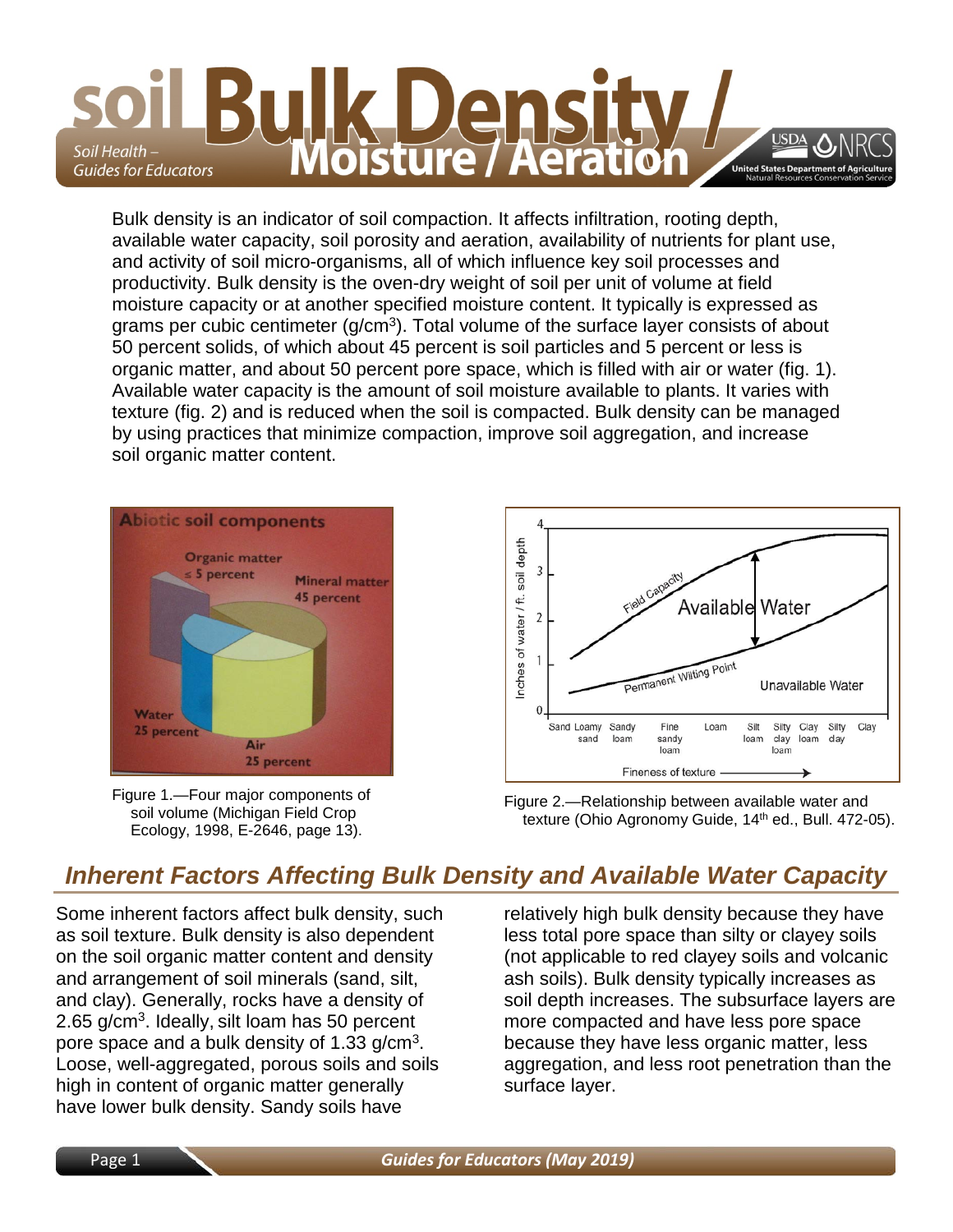Available water capacity (fig. 2) is affected by soil texture, presence and abundance of rock fragments, soil depth, and restrictive layers. It is also affected by management practices that alter soil organic matter content, structure, and porosity.

## *Bulk Density Management*

Bulk density can be altered by using management practices that affect soil cover, organic matter content, structure, compaction, and porosity. Excessive tillage destroys soil organic matter and weakens the natural stability of soil aggregates, making them susceptible to erosion by water and wind. When pore spaces are filled with eroded soil particles, porosity is reduced and bulk density is increased. Tillage and equipment use result in compacted soil layers, such as a plowpan, that have higher bulk density (figs. 3 and 4). Tilling prior to planting temporarily decreases the bulk density of the surface layer, but it increases the bulk density of the layer directly below the plow layer. Making multiple trips across a field with farm equipment, periods of rainfall, trampling by animals, and other disturbances also compact the soil. To minimize soil compaction, decrease soil disturbance and increase soil organic matter content.

Organic matter content and compaction also affect the total water capacity and available water capacity of soil. Organic matter increases the ability of a soil to hold water, both directly and indirectly. Compaction increases bulk density and decreases total pore space, reducing available water capacity.

### **To increase organic matter content and minimize compaction, improving bulk density and porosity:**

 Use a continuous no-till cropping system, grow cover crops, apply solid manure or

compost, and use diverse rotations that include high-residue crops and perennial legumes or grass.

- Minimize soil disturbance and avoid operating equipment when the soil is wet.
- Use equipment only on designated roads or between rows.
- **EXTER 1** Limit the number of times equipment is used on a field.
- **Subsoil to disrupt existing compacted layers.**
- Use multi-crop systems that include plants with different rooting depths to help break up compacted soil layers.



Compacted area between rows restricts roots, worms, aeration, and availability of nutrients.

Figure 3.—Compaction caused by wheeled equipment.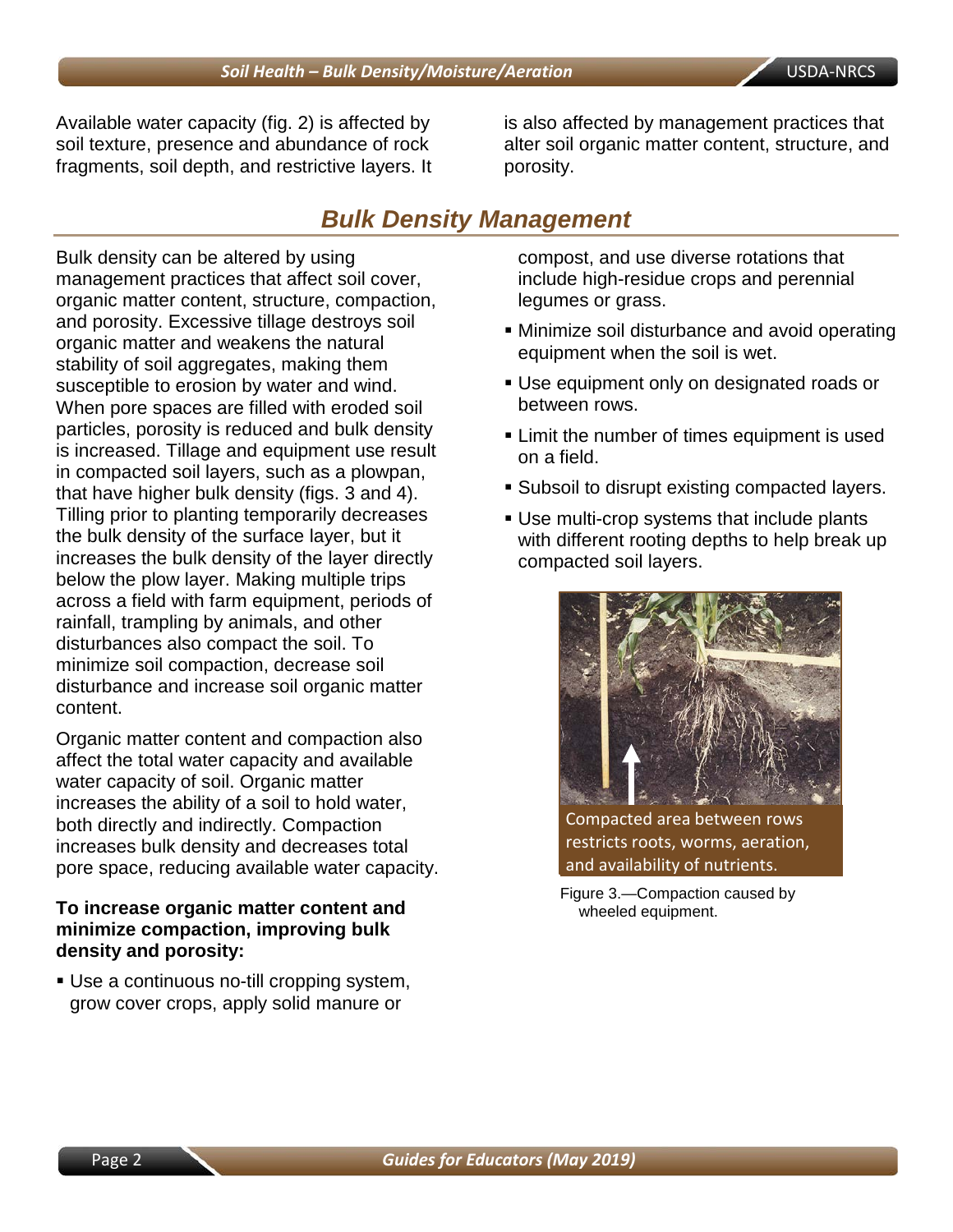

Figure 4.—Compacted plow layer inhibits root penetration and water movement through the soil profile (adapted from *The Nature and Properties of Soils*, 10th edition).

### **Water-filled pore space and porosity:**

If 60 percent or more of the pore space is filled with water, important soil processes are impacted. Soil respiration and nitrogen cycling (ammonification and nitrification) increase as

*Soil Bulk Density Issues and Their Relationship to Soil Function*

High bulk density is an indicator of soil compaction and low soil porosity. It impacts available water capacity, root growth (table 1), and movement of air and water through the soil. Compaction reduces crop yields and restricts the growth of plant cover that helps to protect the soil from erosion. By restricting the infiltration of water into the soil, compaction can lead to increased runoff and erosion in sloping areas or to saturated soils in more level areas.

soil moisture increases (fig. 5). In dry soils, the rate of these processes decreases because of a lack of moisture. Poor aeration interferes with the ability of soil organisms to respire and cycle nitrogen.

If more than 80 percent of the pore space is filled with water, soil respiration declines to a minimum level and denitrification occurs. This results in loss of nitrogen as gases, emission of potent greenhouse gases, decreased yields, and an increased need for N fertilizer, which increases cost.





For laboratory analyses to determine organic matter and nutrient content, adjust the volume of the soil sample according to its bulk density. For example, a 30-percent error in organic matter and nutrient content would result if a soil with a bulk density of 1.3 and one with a bulk density of 1.0 were analyzed similarly, or without adjustment for the difference in bulk density.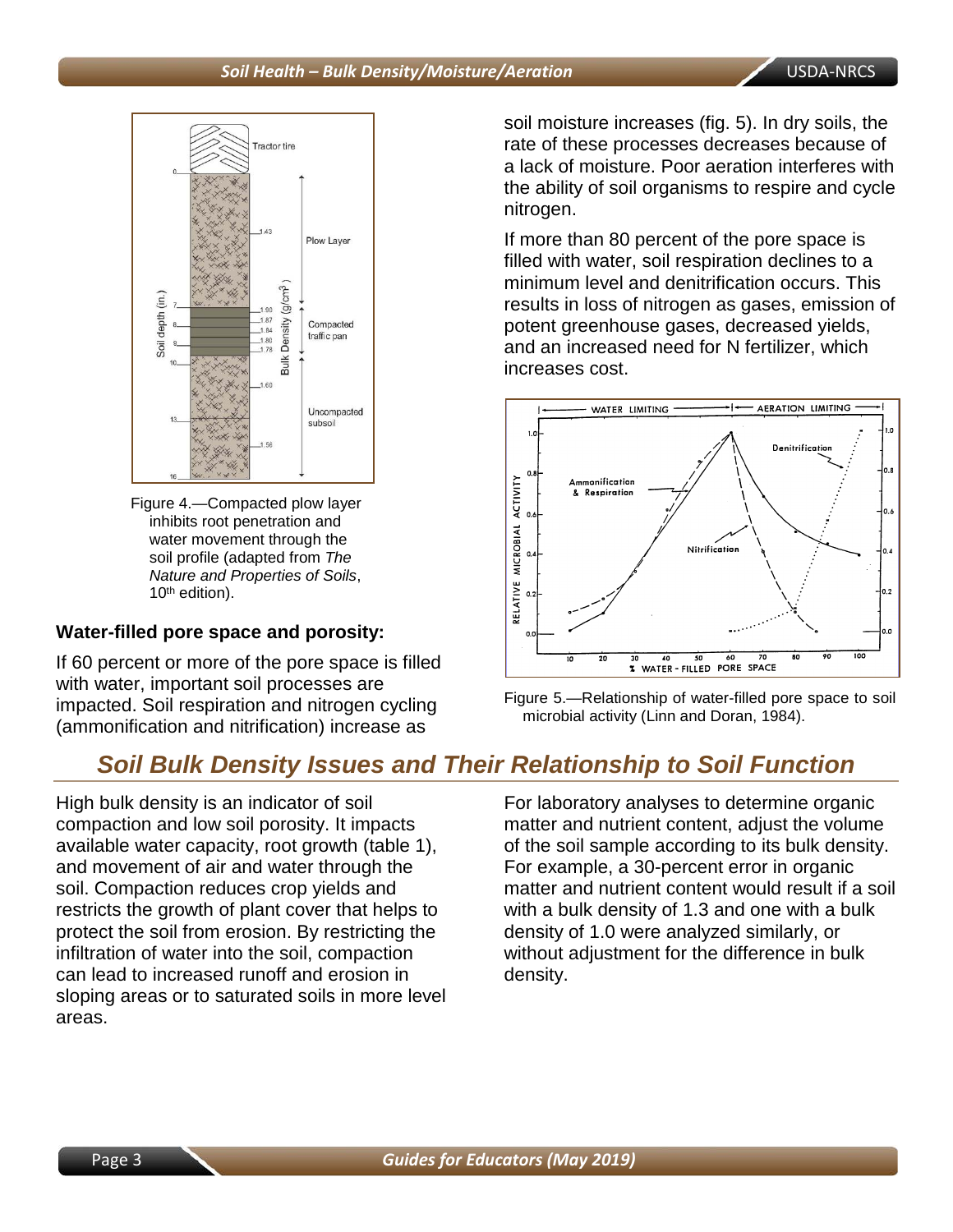| Soil texture                      | <b>Ideal bulk density</b><br>for plant growth<br>(grams/cm <sup>3</sup> ) | <b>Bulk density that</b><br>affects root growth<br>(grams/cm <sup>3</sup> ) | <b>Bulk density that</b><br>restricts root<br>growth<br>(grams/cm <sup>3</sup> ) |
|-----------------------------------|---------------------------------------------------------------------------|-----------------------------------------------------------------------------|----------------------------------------------------------------------------------|
| Sand, loamy sand                  | < 1.60                                                                    | 1.69                                                                        | >1.80                                                                            |
| Sandy Ioam, Ioam                  | < 1.40                                                                    | 1.63                                                                        | >1.80                                                                            |
| Sandy clay loam, clay loam        | < 1.40                                                                    | 1.60                                                                        | >1.75                                                                            |
| Silt, silt loam                   | < 1.40                                                                    | 1.60                                                                        | >1.75                                                                            |
| Silt loam, silty clay loam        | < 1.40                                                                    | 1.55                                                                        | >1.65                                                                            |
| Sandy clay, silty clay, clay loam | 1.10                                                                      | 1.49                                                                        | >1.58                                                                            |
| Clay (>45 percent clay)           | < 1.10                                                                    | 1.39                                                                        | >1.47                                                                            |

\_\_\_\_\_\_\_\_\_\_\_\_\_\_\_\_\_\_\_\_\_\_\_\_\_\_\_\_\_\_\_\_\_\_\_\_\_\_\_\_\_\_\_\_\_\_\_\_\_\_\_\_\_\_\_\_\_\_\_\_\_\_\_\_\_\_\_\_\_\_\_\_\_\_\_\_\_

\_\_\_\_\_\_\_\_\_\_\_\_\_\_\_\_\_\_\_\_\_\_\_\_\_\_\_\_\_\_\_\_\_\_\_\_\_\_\_\_\_\_\_\_\_\_\_\_\_\_\_\_\_\_\_\_\_\_\_\_\_\_\_\_\_\_\_\_\_\_\_\_\_\_\_\_\_

\_\_\_\_\_\_\_\_\_\_\_\_\_\_\_\_\_\_\_\_\_\_\_\_\_\_\_\_\_\_\_\_\_\_\_\_\_\_\_\_\_\_\_\_\_\_\_\_\_\_\_\_\_\_\_\_\_\_\_\_\_\_\_\_\_\_\_\_\_\_\_\_\_\_\_\_\_

\_\_\_\_\_\_\_\_\_\_\_\_\_\_\_\_\_\_\_\_\_\_\_\_\_\_\_\_\_\_\_\_\_\_\_\_\_\_\_\_\_\_\_\_\_\_\_\_\_\_\_\_\_\_\_\_\_\_\_\_\_\_\_\_\_\_\_\_\_\_\_\_\_\_\_\_\_

\_\_\_\_\_\_\_\_\_\_\_\_\_\_\_\_\_\_\_\_\_\_\_\_\_\_\_\_\_\_\_\_\_\_\_\_\_\_\_\_\_\_\_\_\_\_\_\_\_\_\_\_\_\_\_\_\_\_\_\_\_\_\_\_\_\_\_\_\_\_\_\_\_\_\_\_\_

\_\_\_\_\_\_\_\_\_\_\_\_\_\_\_\_\_\_\_\_\_\_\_\_\_\_\_\_\_\_\_\_\_\_\_\_\_\_\_\_\_\_\_\_\_\_\_\_\_\_\_\_\_\_\_\_\_\_\_\_\_\_\_\_\_\_\_\_\_\_\_\_\_\_\_\_\_

Table 1.—General relationship of soil bulk density to root growth based on soil texture\*

\*Does not apply to red clayey soils and volcanic ash soils.

List some management practices that affect bulk density? Why?

What impact do these practices have on soil organic matter content and porosity?

## *Measuring Bulk Density and Soil Moisture*

### **Materials needed to measure bulk density:**

- \_\_\_\_ 3-inch-diameter aluminum ring
- \_\_\_\_ Wood block or plastic insertion cap
- \_\_\_\_ Rubber mallet or weight
- Flat-bladed knife
- Resealable plastic bags and permanent marker
- \_\_\_\_ Scale (1 g precision)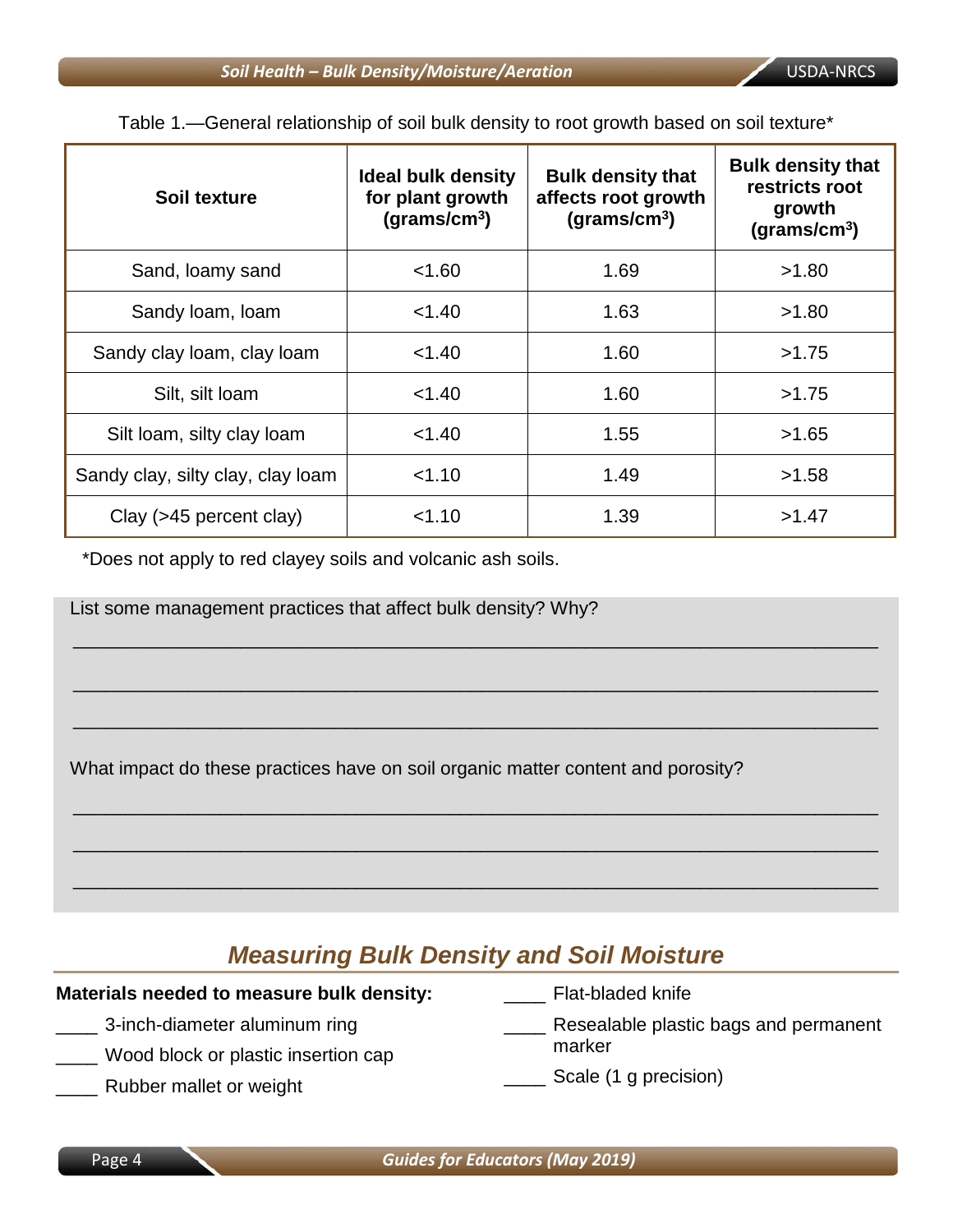- \_\_\_\_ 1/8 cup (29.5 mL) measuring scoop
- \_\_\_\_ Ceramic coffee cup or paper plate
- 18-inch metal rod, probe, or spade (to check for compaction zone)
- Access to microwave oven

## **Considerations:**

Bulk density can be measured at the soil surface and/or directly in the plow layer. Samples for measuring bulk density, infiltration, and respiration should be taken from the same locations. It may be possible to use the same sample to measure infiltration and bulk density (same process is used for both). When sampling sticky clay soils, apply penetrating oil to the ring for easier removal of the sample.

### **Step-by-step procedure:**

1. Carefully clear all residue from the soil surface. Drive ring into soil to a depth of 3 inches with a small mallet or weight and block of wood or plastic insertion cap. The top of the ring should extend 2 inches above the surface (figs. 6 and 7).



Figure 6.—Drive ring into soil to a depth of 3 inches.



Figure 7.—Ring extends 2 inches above the surface.

- 2. Remove the ring by first cutting around the outside edge with a small, flat-bladed knife. Place the trowel underneath the ring (to keep the sample in the ring), and carefully lift the ring out.
- 3. Remove excess soil from the bottom of the ring with the knife (fig. 8).



Figure 8.—Remove excess soil from bottom of ring.

- 4. Place the sample in a resealable plastic bag. Label the bag.
- 5. Weigh the sample, including the bag. Record weight in table 2.
- 6. Weigh an identical, clean, empty bag. Record weight in table 2.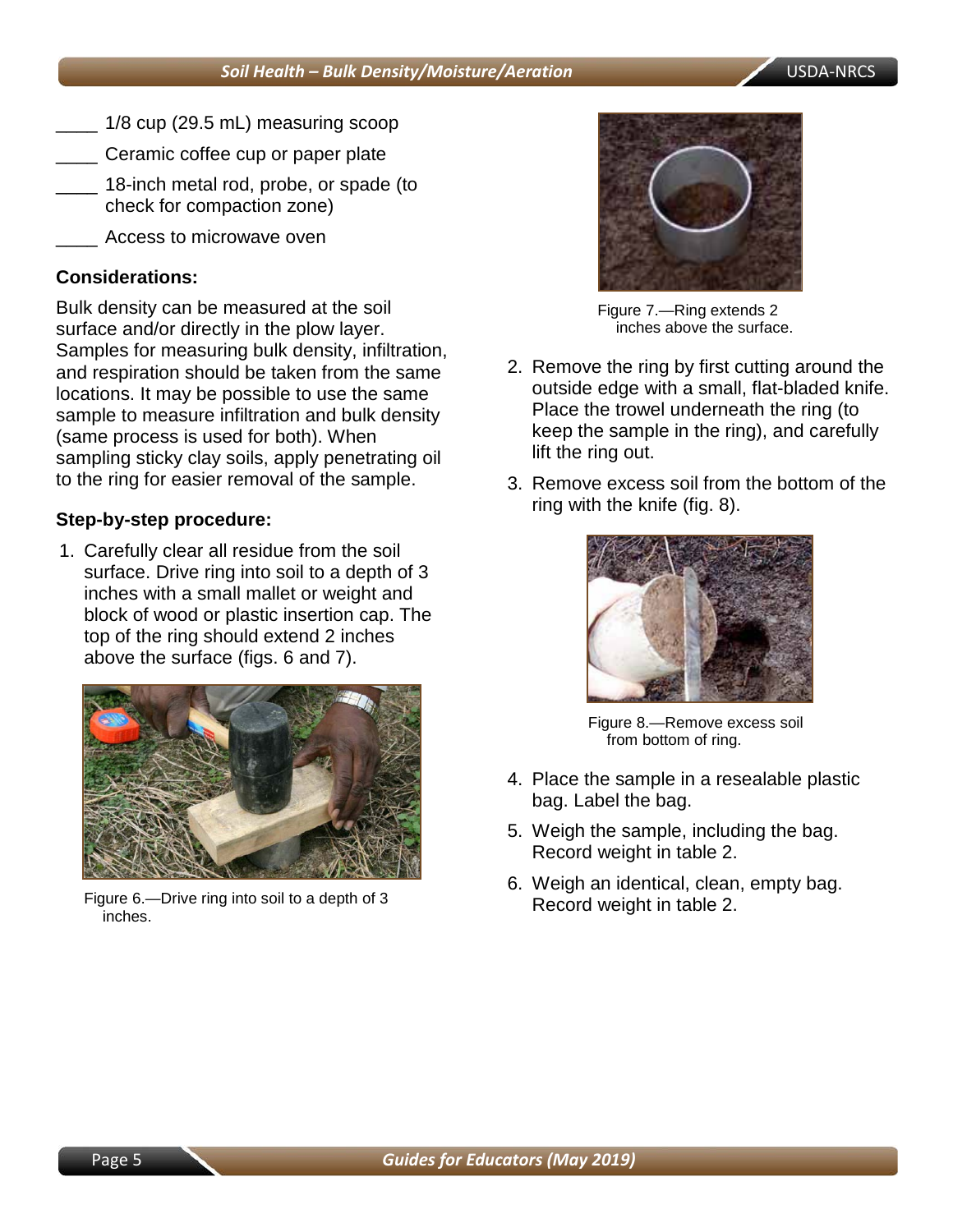- 7. Weigh empty cup or paper plate to be used in step 8. Record weight in table 2.
- 8. Use the entire soil core (or extract a subsample of soil) to determine water content and dry soil weight.
	- a. Mix soil core thoroughly by kneading the plastic bag.
	- b. Remove level 1/8-cup scoop of loose soil (not packed down) from bag, and place it in the weighed cup or plate (step 7). To increase accuracy of measurement, use the entire soil core or

use more than one scoop of soil if subsample is extracted.

- 9. Weigh both moist soil removed from plastic bag and cup or plate. Record weight in table 2.
- 10. Place soil and cup or plate in a microwave. Dry in 4-minute cycles at medium power.
- 11. Weigh soil and cup or plate after each 4-minute cycle. The soil is dry when the weight no longer changes from one drying cycle to the next. Record weight in table 2.

## *Interpretations*

Complete table 2. Compare the results to the bulk density values given in table 1 for the applicable soil textures to determine the relative restrictions to root growth. Determine soil water content and porosity, and complete tables 3 through 5. Compare results to figures 2 and 5. Answer discussion questions.

Table 2.—Bulk density and soil water content (core method)\*

(Refer to calculations following table for details.)

| Sample<br>site | (a)<br>Wt. of<br>entire<br>moist<br>soil core<br>and bag<br>(grams) | (b)<br>Wt. of<br>sample<br>bag<br>(grams) | (c)<br>Wt. of<br>cup or<br>plate<br>(grams) | (d)<br>Wt. of<br>moist soil<br>subsample<br>and cup or<br>plate<br>(grams) | (e)<br>Wt. of<br>moist soil<br>subsample<br>(grams)<br>$(d-c)$ | (f)<br>Wt. of dry<br>soil<br>subsample<br>and cup or<br>plate<br>(grams) | (g)<br>Dry wt. of<br>soil<br>subsample<br>(grams)<br>$(f-c)$ | (h)<br>Soil<br>water<br>content<br>(grams/<br>gram of<br>soil)<br>$(e-g) \div g$ | (i)<br>Soil<br>bulk<br>density<br>(grams/<br>$cm3$ <sup>*</sup> |
|----------------|---------------------------------------------------------------------|-------------------------------------------|---------------------------------------------|----------------------------------------------------------------------------|----------------------------------------------------------------|--------------------------------------------------------------------------|--------------------------------------------------------------|----------------------------------------------------------------------------------|-----------------------------------------------------------------|
| Example        | 490                                                                 | 5                                         | 126                                         | 160                                                                        | 34                                                             | 153                                                                      | 27                                                           | 0.259                                                                            | 1.2                                                             |
|                |                                                                     |                                           |                                             |                                                                            |                                                                |                                                                          |                                                              |                                                                                  |                                                                 |
|                |                                                                     |                                           |                                             |                                                                            |                                                                |                                                                          |                                                              |                                                                                  |                                                                 |
|                |                                                                     |                                           |                                             |                                                                            |                                                                |                                                                          |                                                              |                                                                                  |                                                                 |

\*Soil bulk density =  $[(a - b) \div (1 + h)] \div$  volume of soil core (volume of soil core = 321 cm<sup>3</sup> for 3-inch core, 2 inches from top of soil to top of ring; refer to volume calculations on following page and to figure 11).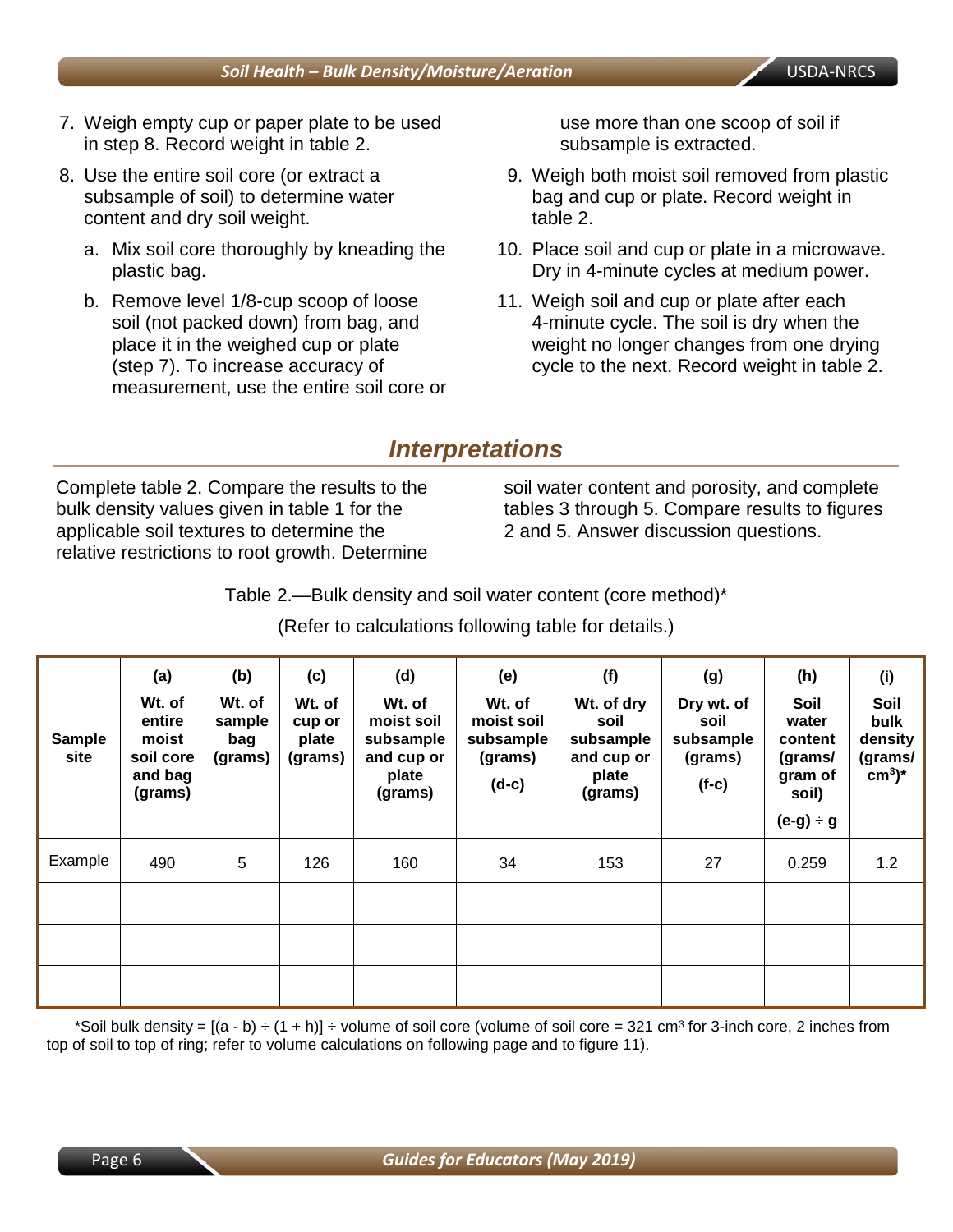**Abbreviations and letters in examples and following tables:** Wt = weight; π = 3.14; gr = grams; r = radius of inside diameter of ring/core; single letters in equations refer to entries in table 2

**Volume of soil core (cm3) (see figure 11):** πr<sup>2</sup> x height

Example—

 $3.14 \times (3.66 \text{ cm})^2 \times (7.62 \text{ cm}) = 321 \text{ cm}^3$ 

**Soil water content of subsample (gr/gr):** (weight of moist soil - weight of oven-dry soil) weight of oven-dry soil

Example—

 $(e - g) \div (g)$  $(34$  gr – 27 gr) = 0.259 gr of water/gr of soil

27 gr

## **Dry weight of soil core based on water content of subsample (gr):**

Dry wt of soil core =  $[wt$  of moist soil + bag  $(qr)$  - wt of bag  $(qr)$ ]  $[1 + \text{soil water content (gr/gr)}]$ 

Example—

Dry wt of soil core = [(a - b) ÷ (1 + h)] = (490 gr - 5 gr) = 385 gr (1 + 0.259)

**Bulk density calculation (gr/cm<sup>3</sup>):** Dry wt of soil core  $\div$  volume of soil core

Example—

385 gr  $\div$  321 cm<sup>3</sup> = 1.20 gr/cm<sup>3</sup>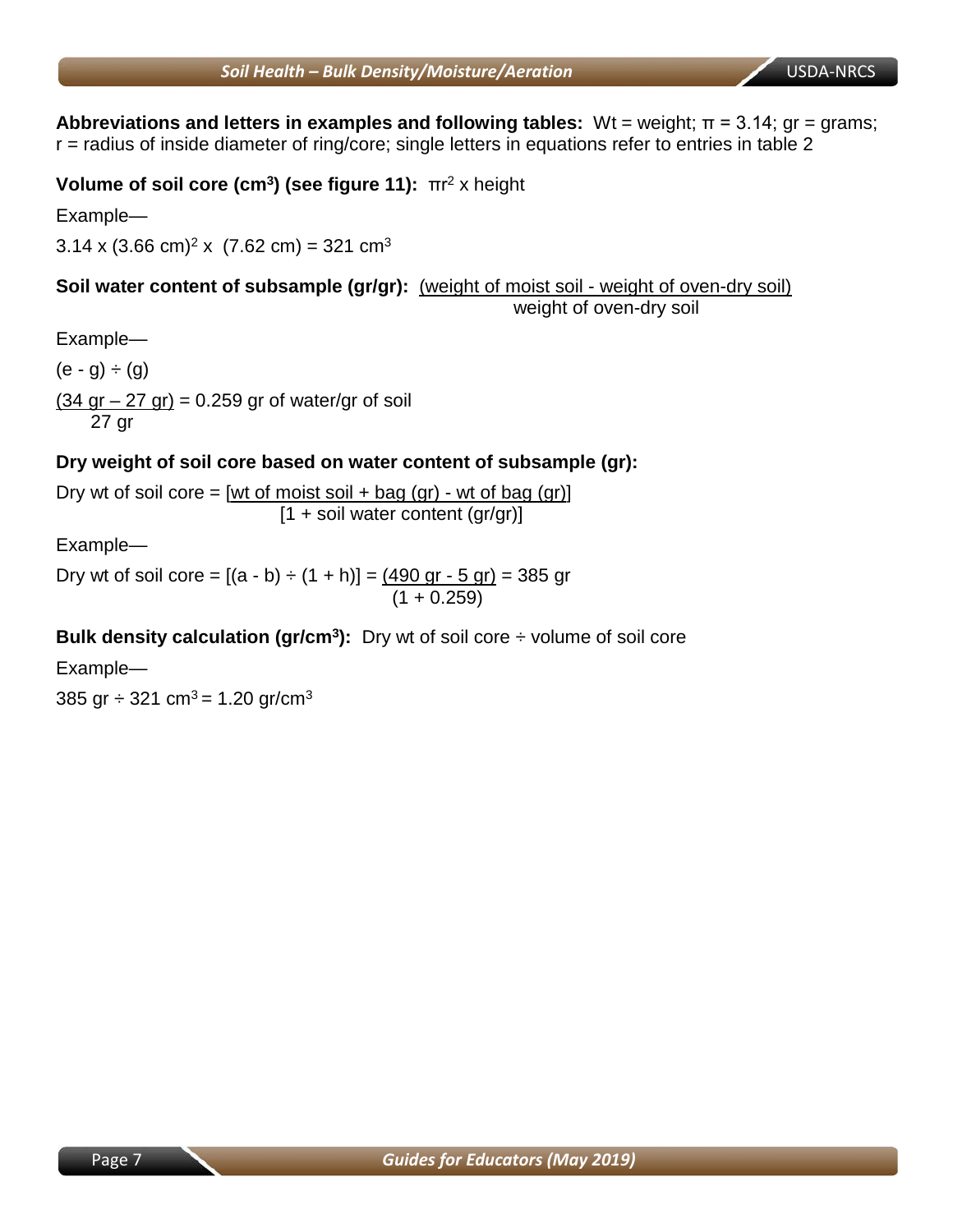**Soil water content and porosity calculations:**

 $\overline{a}$ 

| Table 3.—Total soil water content |  |
|-----------------------------------|--|
|-----------------------------------|--|

| <b>Sample</b><br>site | Soil water content (by<br>weight)<br>(grams/gram)<br>(h in table 2) | <b>Bulk density</b><br>from table 2<br>(grams/cm <sup>3</sup> ) | <b>Water content</b><br>$(grams/cm3)*$ | <b>Total inches of</b><br>water/foot of<br>soil depth** |
|-----------------------|---------------------------------------------------------------------|-----------------------------------------------------------------|----------------------------------------|---------------------------------------------------------|
| Example               | 0.259                                                               | 1.2                                                             | 0.3108                                 | 3.7                                                     |
|                       |                                                                     |                                                                 |                                        |                                                         |
|                       |                                                                     |                                                                 |                                        |                                                         |
|                       |                                                                     |                                                                 |                                        |                                                         |

\*Water content (gr/cm<sup>3</sup>) = soil water content (gr/gr) x bulk density (gr/cm<sup>3</sup>); 1 gram of water (by volume) =  $1 \text{ cm}^3/\text{cm}^3$ 

\*\*Total inches of water/foot of soil depth = water content  $x$  12 inches (1 foot)

Table 4.—Soil porosity

| <b>Sample</b><br>site | <b>Bulk density from</b><br>table 2<br>(grams/cm <sup>3</sup> ) | <b>Calculation:</b><br>1 - (soil bulk density ÷<br>$2.65$ <sup>*</sup> | <b>Soil porosity</b><br>(percent) |
|-----------------------|-----------------------------------------------------------------|------------------------------------------------------------------------|-----------------------------------|
| Example               | 1.2                                                             | $1 - (1.2 \div 2.65)$                                                  | 54.7                              |
|                       |                                                                 |                                                                        |                                   |
|                       |                                                                 |                                                                        |                                   |
|                       |                                                                 |                                                                        |                                   |

 \*The default value of 2.65 is used as a rule of thumb based on the average bulk density of rock.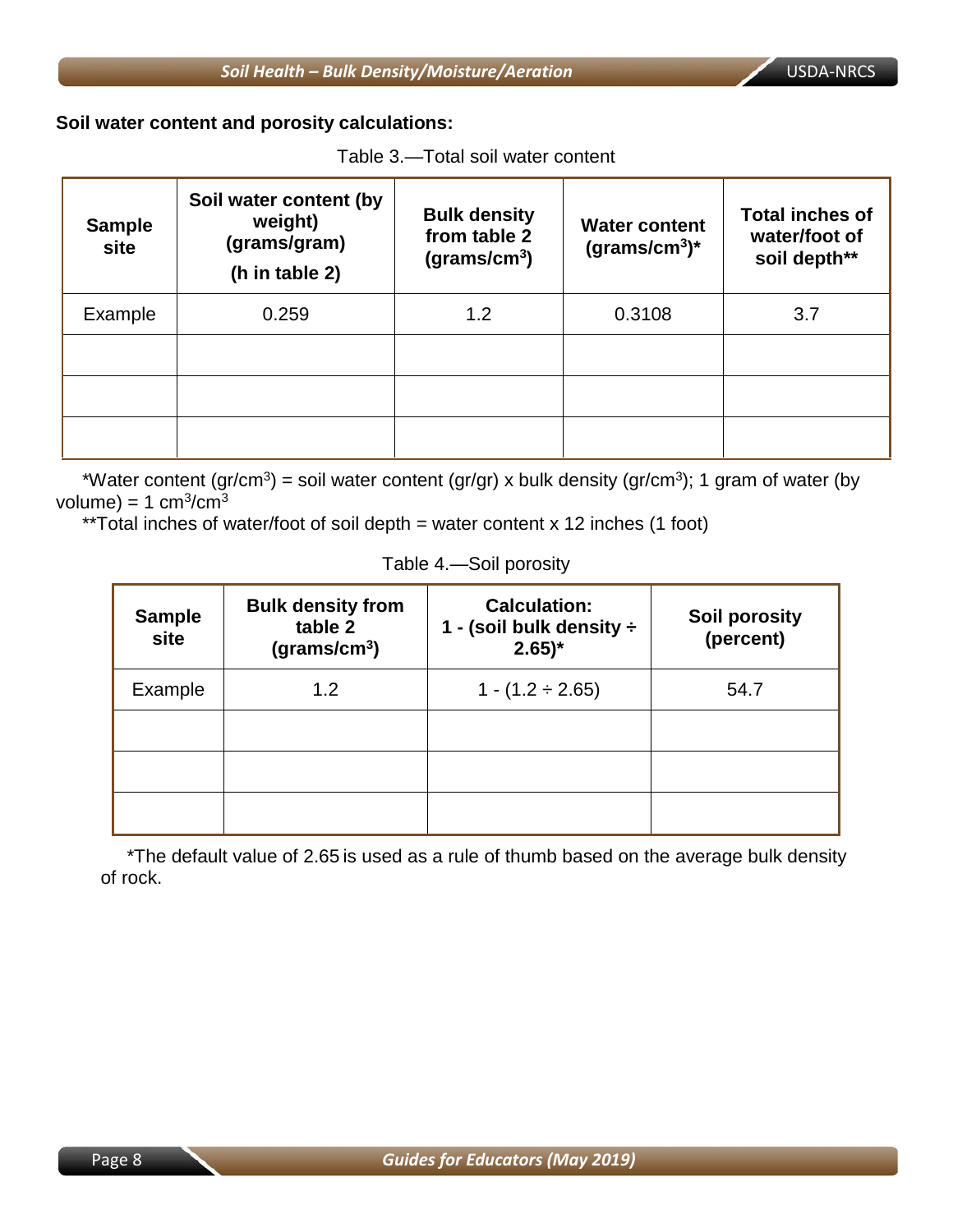| <b>Sample</b><br>site | <b>Water content</b><br>from table 3<br>(grams/cm <sup>3</sup> ) | Soil porosity<br>from table 4 | <b>Calculation:</b><br>(water content $\div$ soil<br>porosity) x 100 | *Percent of<br>pore space<br>filled with<br>water |
|-----------------------|------------------------------------------------------------------|-------------------------------|----------------------------------------------------------------------|---------------------------------------------------|
| Example               | 0.3108                                                           | 0.547                         | $(0.3108 \text{ gr/cm}^3 \div 0.547)$<br>x 100                       | 56.8                                              |
|                       |                                                                  |                               |                                                                      |                                                   |
|                       |                                                                  |                               |                                                                      |                                                   |
|                       |                                                                  |                               |                                                                      |                                                   |





Figure 10.—Example soil core volume, by component (volume =  $321$  cm<sup>3</sup>).



Figure 11.—Example soil core dimensions, volume, and weight, by component.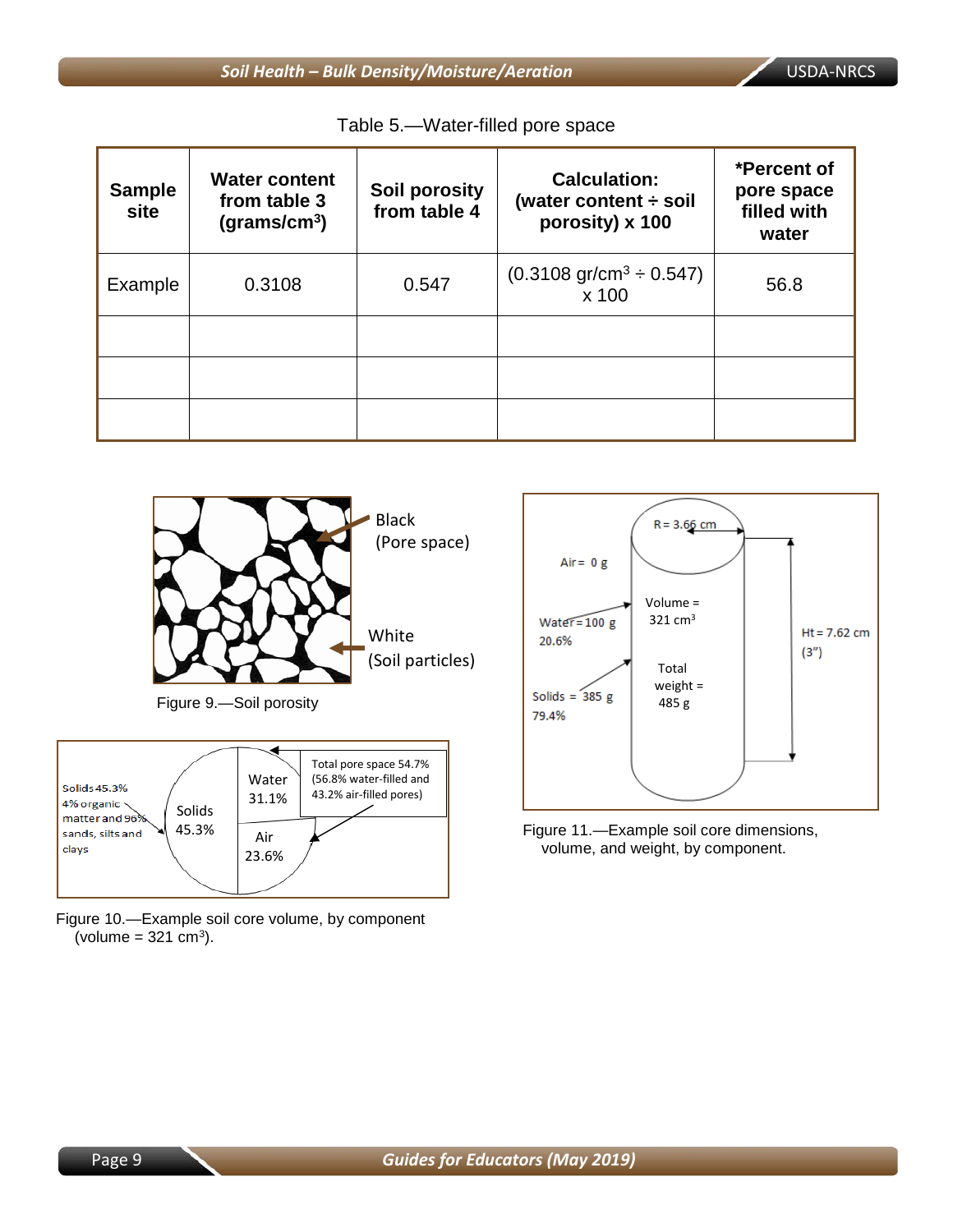#### **Soil Health – Bulk Density/Moisture/Aeration** USDA-NRCS

Were results of bulk density and porosity tests expected? Why or why not?

Compare results of water-filled pore space calculation to figure 5. Is the ability of the soil organisms to respire and cycle nitrogen impacted? If so, what is the possible impact on production? Are these processes limited by water or aeration?

\_\_\_\_\_\_\_\_\_\_\_\_\_\_\_\_\_\_\_\_\_\_\_\_\_\_\_\_\_\_\_\_\_\_\_\_\_\_\_\_\_\_\_\_\_\_\_\_\_\_\_\_\_\_\_\_\_\_\_\_\_\_\_\_\_\_\_\_\_\_\_\_\_\_\_\_\_

\_\_\_\_\_\_\_\_\_\_\_\_\_\_\_\_\_\_\_\_\_\_\_\_\_\_\_\_\_\_\_\_\_\_\_\_\_\_\_\_\_\_\_\_\_\_\_\_\_\_\_\_\_\_\_\_\_\_\_\_\_\_\_\_\_\_\_\_\_\_\_\_\_\_\_\_\_

\_\_\_\_\_\_\_\_\_\_\_\_\_\_\_\_\_\_\_\_\_\_\_\_\_\_\_\_\_\_\_\_\_\_\_\_\_\_\_\_\_\_\_\_\_\_\_\_\_\_\_\_\_\_\_\_\_\_\_\_\_\_\_\_\_\_\_\_\_\_\_\_\_\_\_\_\_

\_\_\_\_\_\_\_\_\_\_\_\_\_\_\_\_\_\_\_\_\_\_\_\_\_\_\_\_\_\_\_\_\_\_\_\_\_\_\_\_\_\_\_\_\_\_\_\_\_\_\_\_\_\_\_\_\_\_\_\_\_\_\_\_\_\_\_\_\_\_\_\_\_\_\_\_\_

\_\_\_\_\_\_\_\_\_\_\_\_\_\_\_\_\_\_\_\_\_\_\_\_\_\_\_\_\_\_\_\_\_\_\_\_\_\_\_\_\_\_\_\_\_\_\_\_\_\_\_\_\_\_\_\_\_\_\_\_\_\_\_\_\_\_\_\_\_\_\_\_\_\_\_\_\_

\_\_\_\_\_\_\_\_\_\_\_\_\_\_\_\_\_\_\_\_\_\_\_\_\_\_\_\_\_\_\_\_\_\_\_\_\_\_\_\_\_\_\_\_\_\_\_\_\_\_\_\_\_\_\_\_\_\_\_\_\_\_\_\_\_\_\_\_\_\_\_\_\_\_\_\_\_

Compare bulk density of soil sample to values for the similar soil texture given in table 1. Is bulk density ideal based on the soil texture? Why or why not?

\_\_\_\_\_\_\_\_\_\_\_\_\_\_\_\_\_\_\_\_\_\_\_\_\_\_\_\_\_\_\_\_\_\_\_\_\_\_\_\_\_\_\_\_\_\_\_\_\_\_\_\_\_\_\_\_\_\_\_\_\_\_\_\_\_\_\_\_\_\_\_\_\_\_\_\_\_

\_\_\_\_\_\_\_\_\_\_\_\_\_\_\_\_\_\_\_\_\_\_\_\_\_\_\_\_\_\_\_\_\_\_\_\_\_\_\_\_\_\_\_\_\_\_\_\_\_\_\_\_\_\_\_\_\_\_\_\_\_\_\_\_\_\_\_\_\_\_\_\_\_\_\_\_\_

\_\_\_\_\_\_\_\_\_\_\_\_\_\_\_\_\_\_\_\_\_\_\_\_\_\_\_\_\_\_\_\_\_\_\_\_\_\_\_\_\_\_\_\_\_\_\_\_\_\_\_\_\_\_\_\_\_\_\_\_\_\_\_\_\_\_\_\_\_\_\_\_\_\_\_\_\_

Compare total water content in table 3 (inches of water per foot of soil depth) to the available water capacity shown in figure 2 for the same soil texture. Is the water content near field capacity?

\_\_\_\_\_\_\_\_\_\_\_\_\_\_\_\_\_\_\_\_\_\_\_\_\_\_\_\_\_\_\_\_\_\_\_\_\_\_\_\_\_\_\_\_\_\_\_\_\_\_\_\_\_\_\_\_\_\_\_\_\_\_\_\_\_\_\_\_\_\_\_\_\_\_\_\_\_

\_\_\_\_\_\_\_\_\_\_\_\_\_\_\_\_\_\_\_\_\_\_\_\_\_\_\_\_\_\_\_\_\_\_\_\_\_\_\_\_\_\_\_\_\_\_\_\_\_\_\_\_\_\_\_\_\_\_\_\_\_\_\_\_\_\_\_\_\_\_\_\_\_\_\_\_\_

\_\_\_\_\_\_\_\_\_\_\_\_\_\_\_\_\_\_\_\_\_\_\_\_\_\_\_\_\_\_\_\_\_\_\_\_\_\_\_\_\_\_\_\_\_\_\_\_\_\_\_\_\_\_\_\_\_\_\_\_\_\_\_\_\_\_\_\_\_\_\_\_\_\_\_\_\_

## *Glossary*

*Ammonification.—*Stage of nitrogen cycle in which soil organisms decompose organic nitrogen and convert it to ammonia.

*Available water capacity.—*Soil moisture available for crop growth (fig. 2). Also defined as the difference between field capacity and wilting point. Typically expressed as inches per foot.

*Bulk density.—*Weight of dry soil per unit of volume. More compacted soil has less pore space and higher bulk density.

*Denitrification.—*Conversion and loss of nitrate nitrogen as nitrogen gases when the soil is saturated with water.